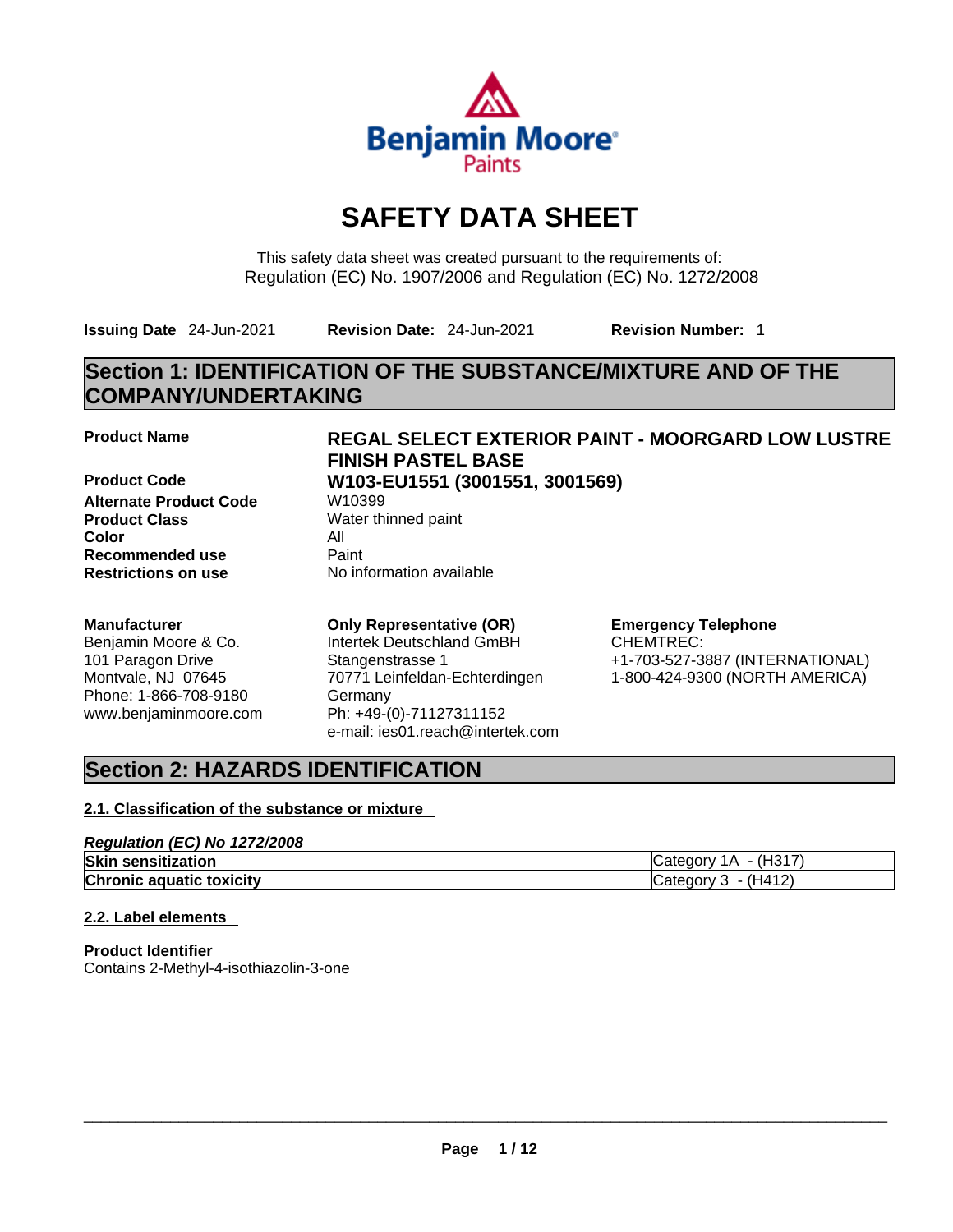

Warning

#### **Hazard statements**

H317 - May cause an allergic skin reaction H412 - Harmful to aquatic life with long lasting effects

EUH208 - Contains (1,2-Benzisothiazolin-3-one, Cobalt bis(2-ethylhexanoate), 5-Chloro-2-methyl-3(2H)-isothiazolone mixture with 2-methyl-3(2H)-isothiazolone (3:1)). May produce an allergic reaction

#### **Precautionary Statements - EU (§28, 1272/2008)**

P101 - If medical advice is needed, have product container or label at hand

P102 - Keep out of reach of children

P261 - Avoid breathing dust/fume/gas/mist/vapors/spray

P280 - Wear protective gloves

P321 - Specific treatment (see supplemental first aid instructions on this label)

P501 - Dispose of contents/ container to an approved waste disposal plant

#### **2.3. Other hazards**

**Other hazards Harmful to aquatic life** 

**General Hazards No information available** 

# **Section 3: COMPOSITION/INFORMATION ON INGREDIENTS**

#### **3.1 Substances**

Not applicable

#### **3.2 Mixtures**

| <b>Chemical name</b>      | <b>EINECS/ELINCS No.</b> | <b>CAS No.</b> | Weight-%        | <b>Classification</b><br>according to<br><b>Regulation (EC) No.</b><br>1272/2008 [CLP] | <b>REACH registration</b><br>number |
|---------------------------|--------------------------|----------------|-----------------|----------------------------------------------------------------------------------------|-------------------------------------|
| Titanium dioxide          | 236-675-5                | 13463-67-7     | $>=20 - 25$     | Not available                                                                          | 01-2119489379-17-01<br>68           |
| Kaolin                    | 310-194-1                | 1332-58-7      | $>=1 - 5$       | Not available                                                                          | Not available                       |
| Diatomaceous earth        |                          | 61790-53-2     | $>=1 - 5$       | Not available                                                                          | Not available                       |
| Zinc oxide                | 215-222-5                | 1314-13-2      | $>= 1 - 5$      | Aquatic Acute 1(H400)<br>Aquatic Chronic<br>1(H410)                                    | Not available                       |
| Silica, mica              |                          | 12001-26-2     | $>=1 - 5$       |                                                                                        | Not available                       |
| Silica amorphous          | 231-545-4                | 7631-86-9      | $>=1 - 5$       | Not available                                                                          | 01-2119379499-16-02<br>-81          |
| .2-Benzisothiazolin-3-one | 220-120-9                | 2634-33-5      | $>=0.01 - 0.05$ | Acute Tox 4 (H302)<br>Acute Tox 2 (H330)<br>Skin Irrit. 2 (H315)                       | Not available                       |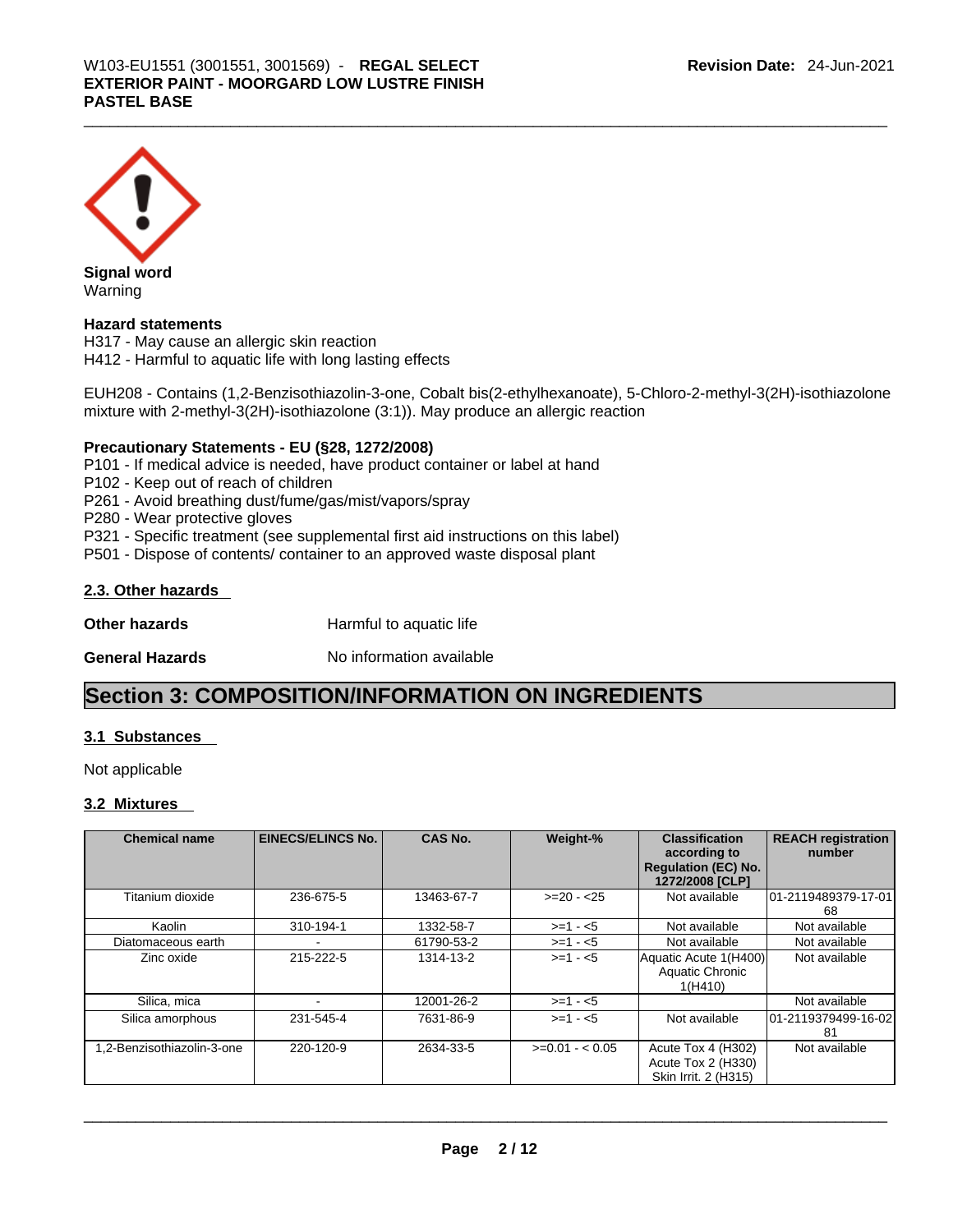# \_\_\_\_\_\_\_\_\_\_\_\_\_\_\_\_\_\_\_\_\_\_\_\_\_\_\_\_\_\_\_\_\_\_\_\_\_\_\_\_\_\_\_\_\_\_\_\_\_\_\_\_\_\_\_\_\_\_\_\_\_\_\_\_\_\_\_\_\_\_\_\_\_\_\_\_\_\_\_\_\_\_\_\_\_\_\_\_\_\_\_\_\_ W103-EU1551 (3001551, 3001569) - **REGAL SELECT EXTERIOR PAINT - MOORGARD LOW LUSTRE FINISH PASTEL BASE**

|                                                                                                 |           |            |                   | Eye Dam. 1 (H318)<br>Skin Sens. 1 (H317)<br>Aquatic Acute 1<br>(H400)<br>Aquatic Chronic 2<br>(H411)                                                                                                                    |               |
|-------------------------------------------------------------------------------------------------|-----------|------------|-------------------|-------------------------------------------------------------------------------------------------------------------------------------------------------------------------------------------------------------------------|---------------|
| Cobalt bis(2-ethylhexanoate)                                                                    | 205-250-6 | 136-52-7   | $>=0.01 - 0.05$   | Skin Sens. 1A (H317)<br>Eye Irrit. 2 (H319)<br>Repr. Tox. 1B (H360)<br>Aquatic Acute 1<br>(H400)<br>Aquatic Chronic 3<br>(H412)                                                                                         | Not available |
| 2-Methyl-4-isothiazolin-3-one                                                                   | 220-239-6 | 2682-20-4  | $>=0.001 - 0.005$ | Skin Corr. 1B (H314)<br>Eye Dam 1 (H318)<br>Skin Sens. 1 (H317)<br>Acute Tox. 3 (H301)<br>Acute Tox. 3 (H311)<br>Acute Tox. 2 (H330)<br>Acute Tox. 3 (H331)<br>Aquatic Acute 1<br>(H400)<br>Aquatic chronic 1<br>(H410) | Not available |
| 5-Chloro-2-methyl-3(2H)-isothi<br>azolone mixture with<br>2-methyl-3(2H)-isothiazolone<br>(3:1) |           | 55965-84-9 | $>=0.001 - 0.005$ | Acute Tox. 3 (H301)<br>Acute Tox. 2 (H310)<br>Acute Tox. 3 (H330)<br>Skin Corr. 1C (H314)<br>Eye Dam 1 (H318)<br>Skin Sens. 1 (H317)<br><b>Aquatic Acute 1</b><br>(H400)<br>Aquatic Chronic 1<br>(H410)                 | Not available |

*Full text of H- and EUH-phrases: see section 16* 

# **Section 4: FIRST AID MEASURES**

## **4.1. Description of first aid measures**

### **Description of first aid measures**

| <b>General Advice</b> | No hazards which require special first aid measures.                                                     |
|-----------------------|----------------------------------------------------------------------------------------------------------|
| <b>Eye Contact</b>    | Rinse thoroughly with plenty of water for at least 15<br>minutes and consult a physician.                |
| <b>Skin Contact</b>   | Wash off immediately with soap and plenty of water while<br>removing all contaminated clothes and shoes. |
| <b>Inhalation</b>     | Move to fresh air. If symptoms persist, call a physician.                                                |
| Ingestion             | Clean mouth with water and afterwards drink plenty of<br>water. Consult a physician if necessary.        |

**4.2. Most important symptoms and effects, both acute and delayed**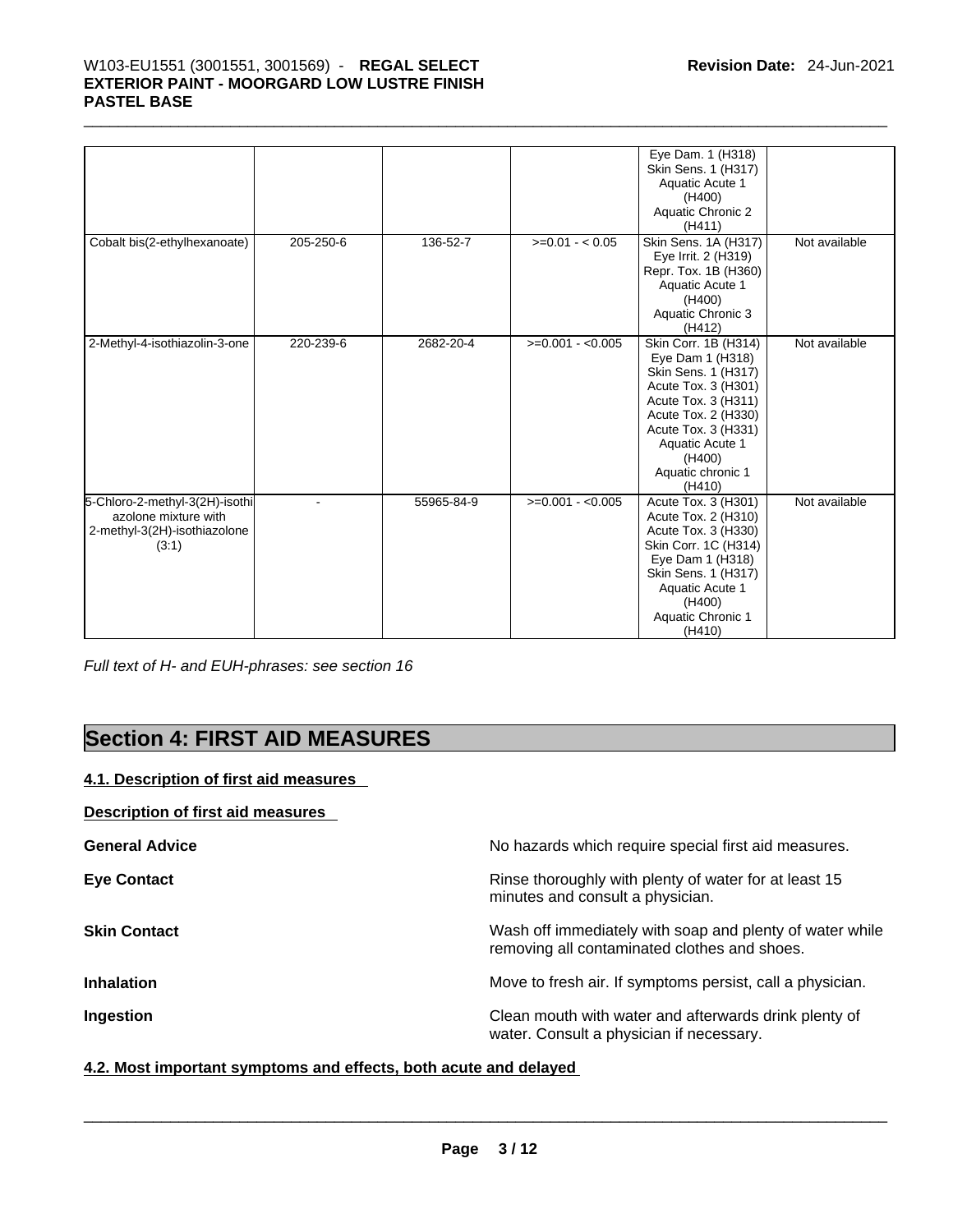| <b>Most Important Symptoms/Effects</b> |  |  |
|----------------------------------------|--|--|
|----------------------------------------|--|--|

**May cause allergic skin reaction.** 

**4.3. Indication of any immediate medical attention and special treatment needed** 

**Notes To Physician** Motes To Physician Treat symptomatically.

# **Section 5: FIRE FIGHTING MEASURES**

| 5.1. Extinguishing media |  |
|--------------------------|--|
|--------------------------|--|

**Suitable Extinguishing Media** Use extinguishing measures that are appropriate to local circumstances and the surrounding environment.

**Unsuitable Extinguishing Media** Noinformation available.

extreme heat.

**5.2. Special hazards arising from the substance or mixture**

**Specific Hazards Arising From The Chemical Closed containers may rupture if exposed to fire or** 

**Sensitivity to static discharge** No

**Sensitivity to mechanical impact** No

**5.3. Advice for firefighters** 

**Protective equipment and precautions for firefighters** Wear self-contained breathing apparatus and protective suit.

# **Section 6: ACCIDENTAL RELEASE MEASURES**

**6.1. Personal precautions, protective equipment and emergency procedures**

| <b>Personal Precautions</b>                               | Avoid contact with skin, eyes and clothing. Ensure<br>adequate ventilation.            |
|-----------------------------------------------------------|----------------------------------------------------------------------------------------|
| <b>Other Information</b>                                  | Observe all relevant local and international regulations.                              |
| 6.2. Environmental precautions                            |                                                                                        |
| <b>Environmental precautions</b>                          | Prevent spreading of vapors through sewers, ventilation<br>systems and confined areas. |
| 6.3. Methods and material for containment and cleaning up |                                                                                        |
| <b>Methods for Containment</b>                            | Absorb with inert material and place in suitable container<br>for disposal.            |
| <b>Methods for Cleaning Up</b>                            | Clean contaminated surface thoroughly.                                                 |
|                                                           |                                                                                        |
|                                                           |                                                                                        |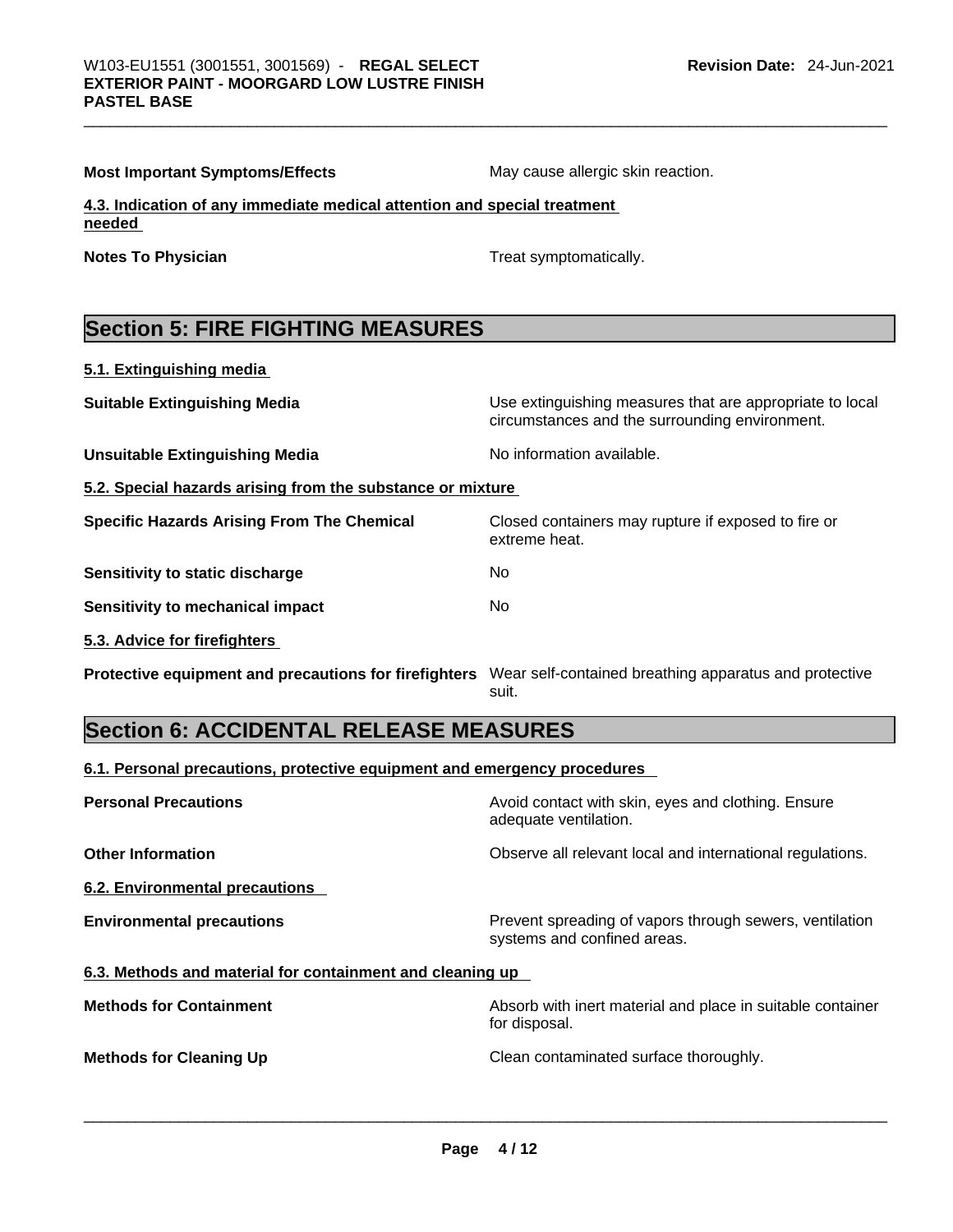#### **6.4. Reference to other sections**

**Other information** See Section 12 for additional information.

# **Section 7: HANDLING AND STORAGE**

**7.1. Precautions for safe handling** 

**Handling Handling Avoid contact with skin, eyes and clothing. Avoid breathing** 

**Hygiene Measures**  Wash thoroughly after handling.

vapors, spray mists or sanding dust. In case of insufficient ventilation, wear suitable respiratory equipment.

**7.2. Conditions for safe storage, including any incompatibilities**

**Storage Storage Keep container tightly closed. Keep out of the reach of the reach of** children.

**7.3. Specific end use(s)** 

**Specific Uses <b>Specific Uses Architectural coating.** Apply as directed. Refer to product label / literature for specific instructions.

**Risk Management Methods (RMM)** Not Applicable.

# **Section 8: EXPOSURE CONTROLS/PERSONAL PROTECTION**

#### **8.1. Control parameters**

| <b>Chemical name</b> | <b>European Union</b>        | <b>Belgium</b>             | <b>Bulgaria</b>               | <b>Cyprus</b>             | <b>France</b>            | <b>Ireland</b>               |  |
|----------------------|------------------------------|----------------------------|-------------------------------|---------------------------|--------------------------|------------------------------|--|
| Titanium dioxide     |                              | TWA: $10 \text{ mg/m}^3$   | TWA: $10.0$ mg/m <sup>3</sup> |                           | TWA: $10 \text{ mg/m}^3$ | TWA: $10 \text{ mg/m}^3$     |  |
| 13463-67-7           |                              |                            | TWA: $1.0 \text{ mg/m}^3$     |                           |                          | TWA: $4 \text{ mg/m}^3$      |  |
|                      |                              |                            |                               |                           |                          | STEL: 30 mg/m <sup>3</sup>   |  |
|                      |                              |                            |                               |                           |                          | STEL: $12 \text{ mg/m}^3$    |  |
| Kaolin               |                              | TWA: $2 \text{ mg/m}^3$    | TWA: $3.0 \text{ mg/m}^3$     |                           | TWA: $10 \text{ mg/m}^3$ | TWA: $2 \text{ mq/m}^3$      |  |
| 1332-58-7            |                              |                            | TWA: $6.0 \text{ mg/m}^3$     |                           |                          |                              |  |
| Diatomaceous earth   |                              | TWA: $3 \text{ mq/m}^3$    | TWA: $1.0$ mg/m <sup>3</sup>  |                           |                          |                              |  |
| 61790-53-2           |                              | TWA: $10 \text{ mg/m}^3$   |                               |                           |                          |                              |  |
| Zinc oxide           |                              | STEL: 10 mg/m <sup>3</sup> | TWA: 5.0 mg/m <sup>3</sup>    |                           | TWA: $5 \text{ mg/m}^3$  | TWA: $2 \text{ mq/m}^3$      |  |
| 1314-13-2            |                              | TWA: $10 \text{ mg/m}^3$   | STEL: 10.0 mg/m <sup>3</sup>  |                           | TWA: $10 \text{ mg/m}^3$ | STEL: $10 \text{ mg/m}^3$    |  |
|                      |                              | TWA: $5 \text{ mg/m}^3$    |                               |                           |                          |                              |  |
| Silica, mica         |                              | TWA: $3 \text{ mg/m}^3$    | TWA: $3.0 \text{ mg/m}^3$     |                           |                          | TWA: $3 \text{ mg/m}^3$      |  |
| 12001-26-2           |                              |                            | TWA: $6.0$ mg/m <sup>3</sup>  |                           |                          | STEL: 9 mg/m <sup>3</sup>    |  |
| Silica amorphous     | TWA: $0.1$ mg/m <sup>3</sup> |                            | TWA: $0.07$ mg/m <sup>3</sup> |                           |                          | TWA: 6 $mg/m3$               |  |
| 7631-86-9            |                              |                            |                               |                           |                          | TWA: 2.4 mg/m <sup>3</sup>   |  |
|                      |                              |                            |                               |                           |                          | STEL: $18 \text{ mg/m}^3$    |  |
|                      |                              |                            |                               |                           |                          | STEL: 7.2 mg/m <sup>3</sup>  |  |
| <b>Chemical name</b> | Germany                      | Greece                     | <b>Hungary</b>                | Iceland                   | <b>Italy</b>             | Latvia                       |  |
| Titanium dioxide     |                              | TWA: $10 \text{ mg/m}^3$   |                               | 6 mg/m $3$ TWA            |                          | TWA: $10 \text{ mg/m}^3$     |  |
| 13463-67-7           |                              | TWA: $5 \text{ mg/m}^3$    |                               |                           |                          |                              |  |
| Kaolin               |                              |                            |                               | 2.0 mg/m <sup>3</sup> TWA |                          |                              |  |
| 1332-58-7            |                              |                            |                               |                           |                          |                              |  |
| Diatomaceous earth   | TWA: $4 \text{ mg/m}^3$      | ÷                          |                               |                           |                          |                              |  |
| 61790-53-2           |                              |                            |                               |                           |                          |                              |  |
| Zinc oxide           |                              | TWA: $5 \text{ mg/m}^3$    | STEL: 20 mg/m <sup>3</sup>    | 4 mg/m <sup>3</sup> TWA   |                          | TWA: $0.5$ mg/m <sup>3</sup> |  |
| 1314-13-2            |                              | STEL: 10 mg/m <sup>3</sup> | TWA: $5 \text{ mg/m}^3$       |                           |                          |                              |  |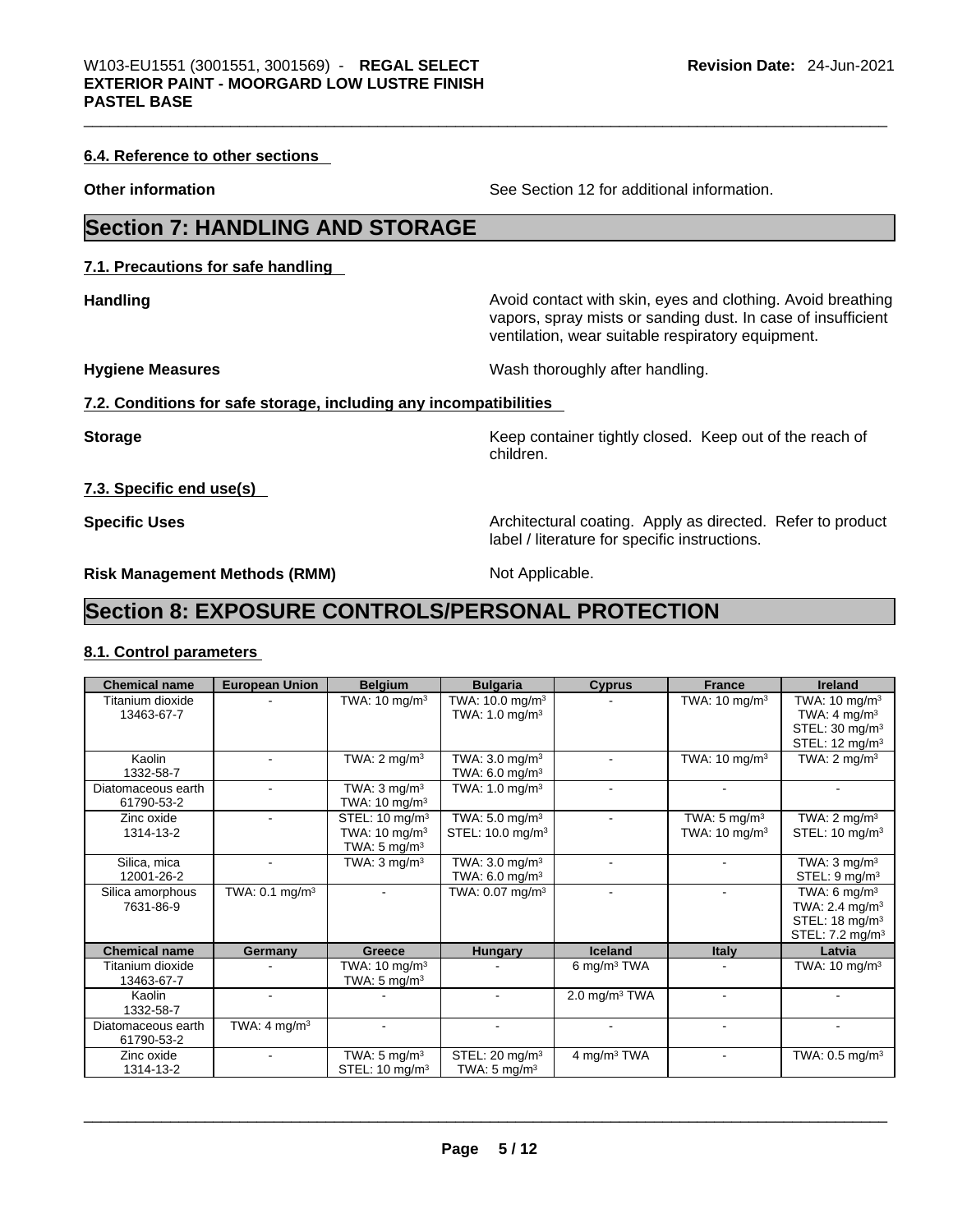# \_\_\_\_\_\_\_\_\_\_\_\_\_\_\_\_\_\_\_\_\_\_\_\_\_\_\_\_\_\_\_\_\_\_\_\_\_\_\_\_\_\_\_\_\_\_\_\_\_\_\_\_\_\_\_\_\_\_\_\_\_\_\_\_\_\_\_\_\_\_\_\_\_\_\_\_\_\_\_\_\_\_\_\_\_\_\_\_\_\_\_\_\_ W103-EU1551 (3001551, 3001569) - **REGAL SELECT EXTERIOR PAINT - MOORGARD LOW LUSTRE FINISH PASTEL BASE**

| Silica amorphous<br>7631-86-9    | TWA: $4 \text{ mg/m}^3$ |                                 |                                                                                                                  |                                                                                  |                          |                         | TWA: 1 $mg/m3$                                                                                                               |
|----------------------------------|-------------------------|---------------------------------|------------------------------------------------------------------------------------------------------------------|----------------------------------------------------------------------------------|--------------------------|-------------------------|------------------------------------------------------------------------------------------------------------------------------|
| <b>Chemical name</b>             | Lithuania               | <b>Netherlands</b>              | Poland                                                                                                           | Romania                                                                          | <b>Spain</b>             | <b>Sweden</b>           | <b>United</b><br>Kingdom                                                                                                     |
| Titanium dioxide<br>13463-67-7   | TWA: $5 \text{ mg/m}^3$ |                                 | STEL: 30 mg/m <sup>3</sup>   TWA: 10 mg/m <sup>3</sup>  <br>TWA: 10 mg/m <sup>3</sup> STEL: 15 mg/m <sup>3</sup> |                                                                                  | TWA: $10 \text{ mg/m}^3$ | TLV: $5 \text{ mg/m}^3$ | TWA: $10 \text{ mg/m}^3$<br>TWA: $4 \text{ mg/m}^3$<br>STEL: 30 mg/m <sup>3</sup><br>STEL: 12 mg/m <sup>3</sup>              |
| Kaolin<br>1332-58-7              |                         |                                 | TWA: 10.0<br>mg/m <sup>3</sup>                                                                                   |                                                                                  | TWA: $2 \text{ mg/m}^3$  |                         | TWA: $2 \text{ mg/m}^3$<br>STEL: $6 \text{ mg/m}^3$                                                                          |
| Diatomaceous earth<br>61790-53-2 |                         |                                 | TWA: $10 \text{ mg/m}^3$<br>TWA: $2 \text{ mg/m}^3$                                                              |                                                                                  |                          |                         | TWA: 1.2 mg/m <sup>3</sup><br>STEL: 3.6 mg/m <sup>3</sup>                                                                    |
| Zinc oxide<br>1314-13-2          | TWA: $5 \text{ mg/m}^3$ |                                 | STEL: 10 mg/m <sup>3</sup><br>TWA: $5 \text{ mg/m}^3$                                                            | TWA: $5 \text{ mg/m}^3$<br>STEL: 10 mg/m <sup>3</sup> STEL: 10 mg/m <sup>3</sup> | TWA: $2 \text{ mg/m}^3$  | TLV: $5 \text{ mg/m}^3$ |                                                                                                                              |
| Silica, mica<br>12001-26-2       |                         |                                 |                                                                                                                  | TWA: $3 \text{ mg/m}^3$                                                          | TWA: $3 \text{ mq/m}^3$  |                         | TWA: $10 \text{ mg/m}^3$<br>TWA: $0.8 \text{ mg/m}^3$<br>STEL: 30 mg/m <sup>3</sup><br>STEL: 2.4 mg/m <sup>3</sup>           |
| Silica amorphous<br>7631-86-9    |                         | TWA: 0.075<br>mg/m <sup>3</sup> |                                                                                                                  |                                                                                  |                          |                         | TWA: 6 $mq/m3$<br>TWA: 2.4 $mq/m3$<br>TWA: $0.1 \text{ mg/m}^3$<br>STEL: 18 mg/m <sup>3</sup><br>STEL: 7.2 mg/m <sup>3</sup> |

#### **8.2. Exposure controls**

**Occupational exposure controls** 

**Personal Protective Equipment** 

**Engineering Measures Ensure** Ensure adequate ventilation, especially in confined areas.

**Respiratory Protection In case of insufficient ventilation wear suitable respiratory** equipment.

**Eye Protection Exercise 2 Safety glasses with side-shields.** 

**Skin Protection** Lightweight protective clothing.

Hand protection **Impervious** gloves.

**No information available** 

**Hygiene Measures Avoid contact with skin, eyes and clothing. Remove and Hygiene Measures Avoid contact with skin, eyes and clothing. Remove and** wash contaminated clothing before re-use. Wash thoroughly after handling.

# **Section 9: PHYSICAL AND CHEMICAL PROPERTIES**

### **9.1. Information on basic physical and chemical properties**

**Appearance** liquid **Odor** little or no odor

**Density (g/L)** 1348 - 1360 **Relative Density** 1.24 - 1.26 **pH** No information available None known None known<br>
None known None known None known None known None known None known None known None known None known None known

Property **Values** Values **Values** Values **Remarks/ Method Density (q/L) Remarks/ Method Density (q/L)**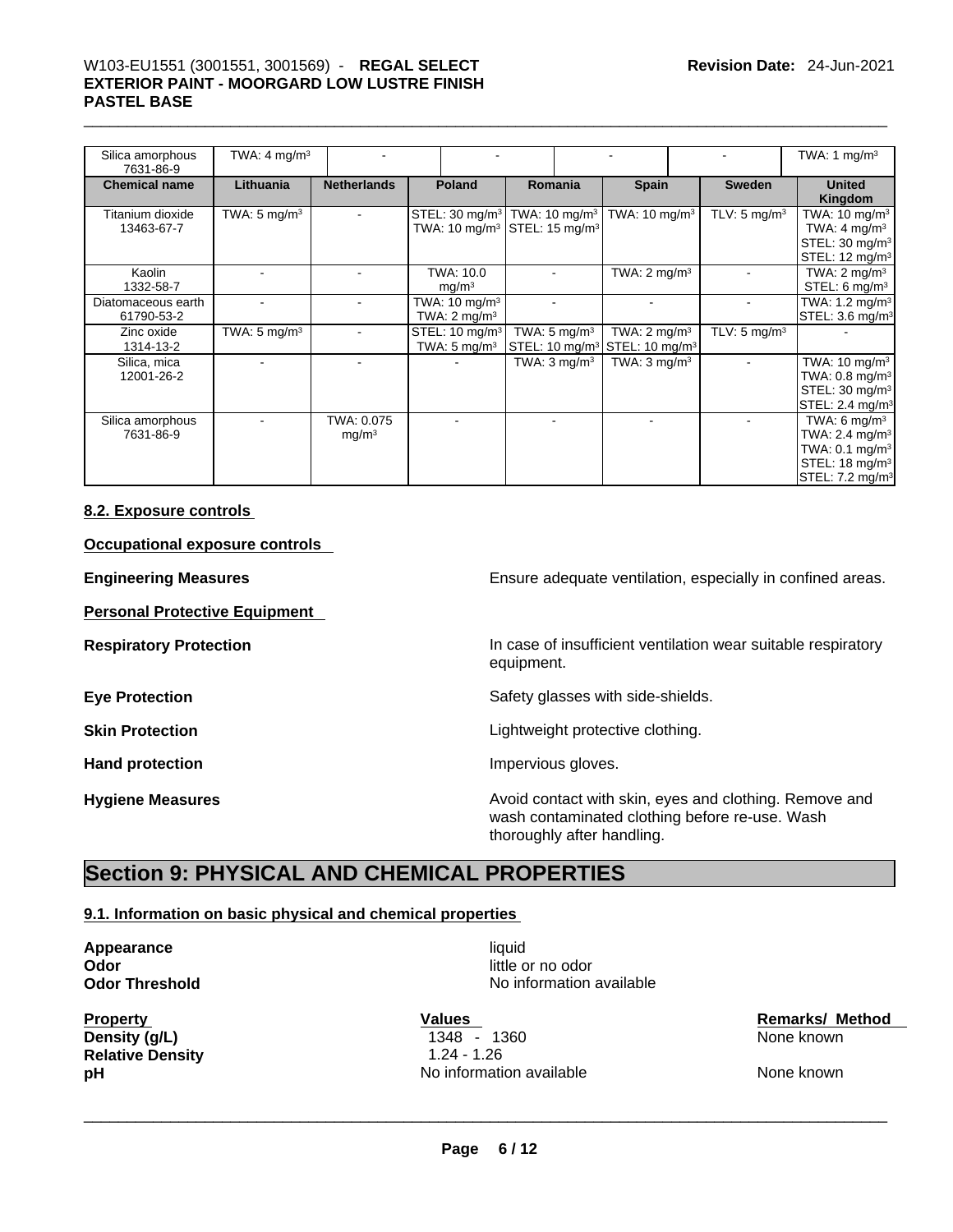| <b>Viscosity (cps)</b>               | No information available | None known |
|--------------------------------------|--------------------------|------------|
| Solubility(ies)                      | No information available | None known |
| <b>Water solubility</b>              | No information available | None known |
| <b>Evaporation Rate</b>              | No information available | None known |
| Vapor pressure                       | No information available | None known |
| Vapor density                        | No information available | None known |
| Wt. % Solids                         | 55 - 65                  | None known |
| Vol. % Solids                        | 40 - 50                  | None known |
| Wt. % Volatiles                      | $35 - 45$                | None known |
| <b>Vol. % Volatiles</b>              | $50 - 60$                | None known |
| <b>Boiling Point (°C)</b>            | 100                      | None known |
| <b>Freezing Point (°C)</b>           | 0                        | None known |
| Melting Point (°C)                   | No information available | None known |
| <b>Pour Point</b>                    | No information available | None known |
| Flash Point (°C)                     | Not applicable           | None known |
| <b>Flammability (solid, gas)</b>     | No information available | None known |
| <b>Upper flammability limit:</b>     | No information available | None known |
| Lower flammability limit:            | No information available | None known |
| <b>Autoignition Temperature (°C)</b> | No information available | None known |
| Decomposition Temperature (°C)       | No information available | None known |
| <b>Partition coefficient</b>         | No information available | None known |
| <b>Explosive properties</b>          | No information available | None known |
| <b>Oxidizing Properties</b>          | No information available | None known |
|                                      |                          |            |

# **Section 10: STABILITY AND REACTIVITY**

| 10.1. Reactivity<br><b>Reactivity</b>        | Not Applicable.                          |  |  |  |
|----------------------------------------------|------------------------------------------|--|--|--|
| 10.2. Chemical stability                     |                                          |  |  |  |
| <b>Chemical Stability</b>                    | Stable under normal conditions.          |  |  |  |
| 10.3. Possibility of hazardous reactions     |                                          |  |  |  |
| <b>Possibility of hazardous reactions</b>    | None under normal conditions of use.     |  |  |  |
| 10.4. Conditions to avoid                    |                                          |  |  |  |
| <b>Conditions to avoid</b>                   | Prevent from freezing.                   |  |  |  |
| 10.5. Incompatible materials                 |                                          |  |  |  |
| <b>Incompatible Materials</b>                | No materials to be especially mentioned. |  |  |  |
| 10.6. Hazardous decomposition products       |                                          |  |  |  |
| <b>Hazardous Decomposition Products</b>      | None under normal conditions of use.     |  |  |  |
| <b>Section 11: TOXICOLOGICAL INFORMATION</b> |                                          |  |  |  |

**11.1. Information on toxicological effects**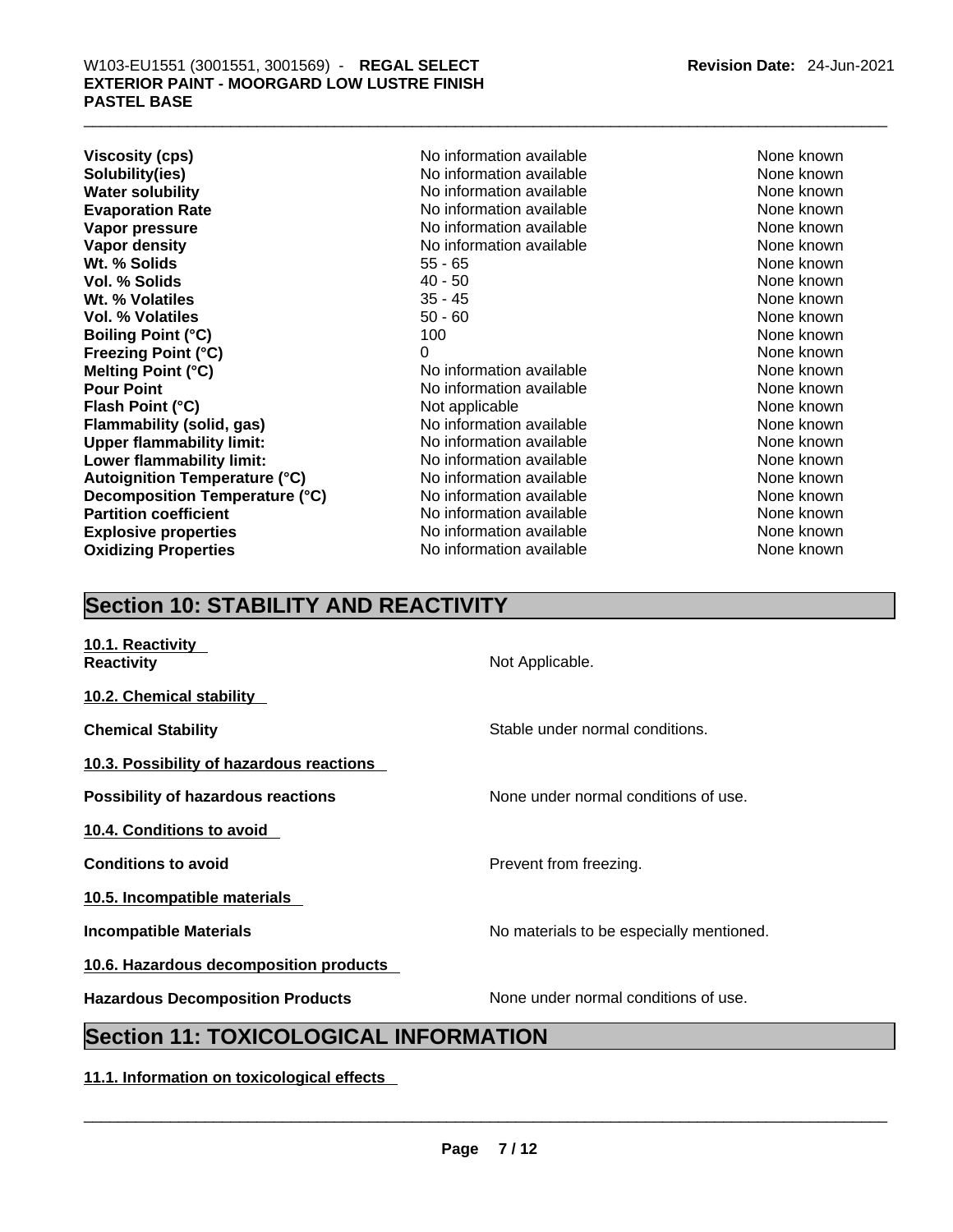#### **Product Information**

| <b>Inhalation</b>   | There is no data available for this product.                                                 |
|---------------------|----------------------------------------------------------------------------------------------|
| Eye contact         | There is no data available for this product.                                                 |
| <b>Skin contact</b> | Repeated or prolonged skin contact may cause allergic<br>reactions with susceptible persons. |
| Ingestion           | There is no data available for this product.                                                 |

#### **Acute Toxicity**

#### **Component Information**

| <b>Chemical name</b>                                                                                       | Oral LD50                                    | Dermal LD50             | <b>Inhalation LC50</b> |
|------------------------------------------------------------------------------------------------------------|----------------------------------------------|-------------------------|------------------------|
| Titanium dioxide<br>13463-67-7                                                                             | $> 10000$ mg/kg (Rat)                        |                         |                        |
| Kaolin<br>1332-58-7                                                                                        | $> 5000$ mg/kg (Rat)                         | $>$ 5000 mg/kg (Rat)    |                        |
| Zinc oxide<br>1314-13-2                                                                                    | $>$ 5000 mg/kg (Rat)                         |                         |                        |
| Silica amorphous<br>7631-86-9                                                                              | $= 7900$ mg/kg (Rat)                         | $>$ 2000 mg/kg (Rabbit) | $> 2.2$ mg/L (Rat) 1 h |
| 1,2-Benzisothiazolin-3-one<br>2634-33-5                                                                    | $= 1020$ mg/kg (Rat)                         |                         |                        |
| Cobalt bis(2-ethylhexanoate)<br>136-52-7                                                                   |                                              | $> 5000$ mg/kg (Rabbit) | $> 10$ mg/L (Rat) 1 h  |
| 2-Methyl-4-isothiazolin-3-one<br>2682-20-4                                                                 | 232 - 249 mg/kg (Rat)<br>$= 120$ mg/kg (Rat) | $= 200$ mg/kg (Rabbit)  |                        |
| 5-Chloro-2-methyl-3(2H)-isothiazolo<br>ne mixture with<br>2-methyl-3(2H)-isothiazolone (3:1)<br>55965-84-9 | $= 53$ mg/kg (Rat)                           |                         |                        |

#### **Skin corrosion/irritation** No information available.

**Eye damage/irritation Eye damage/irritation No information available.** 

**Sensitization May cause an allergic skin reaction.** May cause an allergic skin reaction.

**Mutagenic Effects Mutagenic Effects No information available.** 

#### **Carcinogenic effects**

The table below indicates whether each agency has listed any ingredient as a carcinogen.

| Chemical name    | European Union | <b>IARC</b>                     |
|------------------|----------------|---------------------------------|
| Fitanium dioxide |                | 2Β<br>Possible Human Carcinogen |
| 3463-67-7        |                |                                 |

• Although IARC has classified titanium dioxide as possibly carcinogenic to humans (2B), their summary concludes: "No significant exposure to titanium dioxide is thought to occur during the use of products in which titanium dioxide is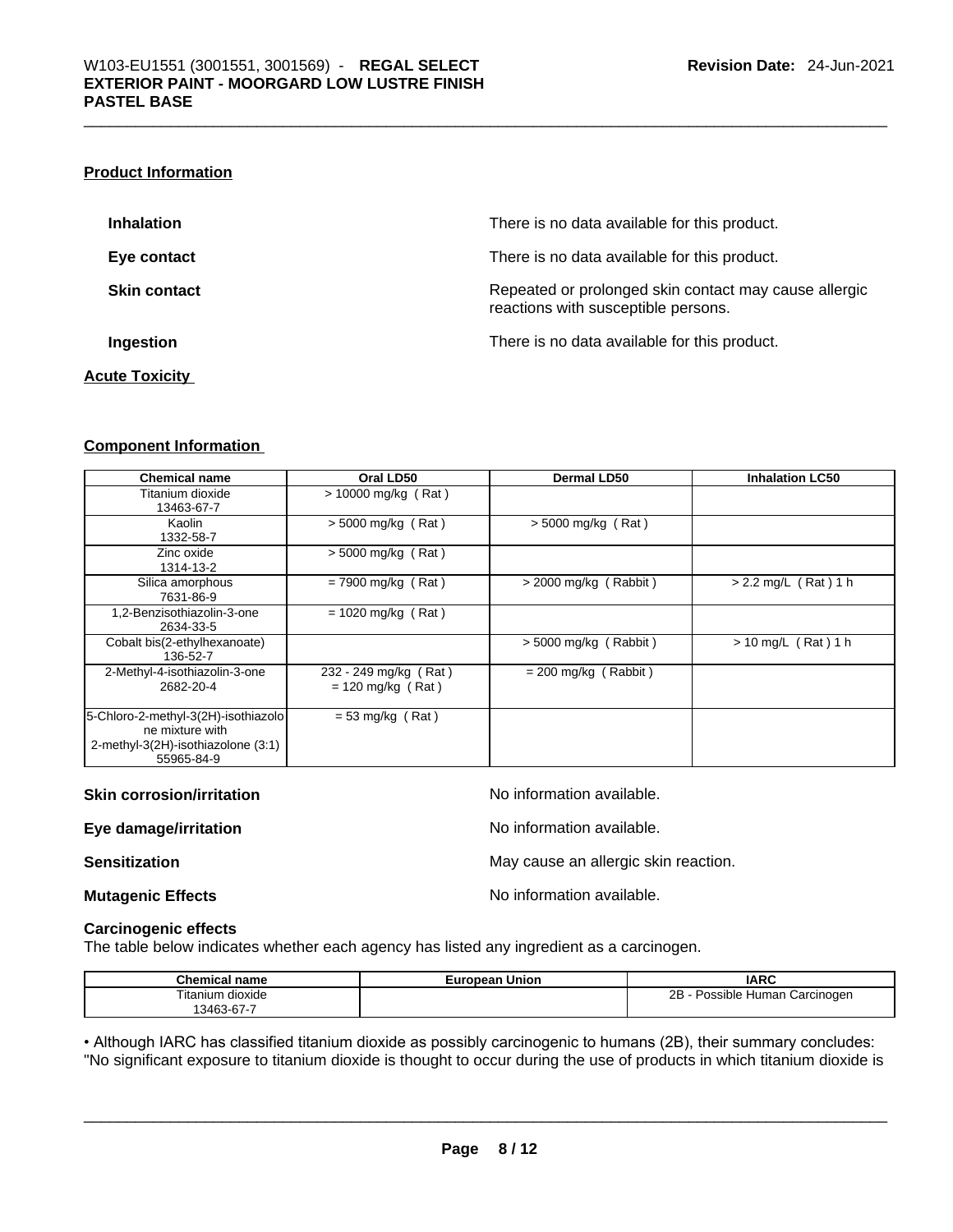bound to other materials, such as paint."

#### **Legend**

IARC - International Agency for Research on Cancer

| <b>Reproductive Effects</b>     | Possible risk of impaired fertility. Possible risk of harm to<br>the unborn child. |
|---------------------------------|------------------------------------------------------------------------------------|
| <b>Developmental Effects</b>    | No information available.                                                          |
| <b>STOT - single exposure</b>   | No information available.                                                          |
| <b>STOT - repeated exposure</b> | No information available.                                                          |
| <b>Neurological Effects</b>     | No information available.                                                          |
| <b>Target organ effects</b>     | No information available.                                                          |
| <b>Symptoms</b>                 | No information available.                                                          |
| <b>Aspiration Hazard</b>        | No information available.                                                          |

# **Section 12: ECOLOGICAL INFORMATION**

#### **12.1. Toxicity**

Harmful to aquatic life with long lasting effects

| <b>Chemical name</b> | Algae/aguatic plants             | Fish                                   | Crustacea                |
|----------------------|----------------------------------|----------------------------------------|--------------------------|
| Diatomaceous earth   |                                  | LC50 >10000 mg/L Cyprinus carpio       |                          |
| 61790-53-2           |                                  | (72h)                                  |                          |
| Zinc oxide           |                                  | $ $ LC50: =1.55mg/L (96h, Danio rerio) |                          |
| 1314-13-2            |                                  |                                        |                          |
| Silica amorphous     | EC50: =440mg/L (72h,             | $LC50: =5000mg/L (96h,$                | $EC50: = 7600mg/L (48h,$ |
| 7631-86-9            | Pseudokirchneriella subcapitata) | Brachydanio rerio)                     | Ceriodaphnia dubia)      |

#### **12.2. Persistence and degradability**

## **Persistence / Degradability No information available.**

#### **12.3. Bioaccumulative potential**

**Bioaccumulation Bioaccumulation There is no data for this product.** 

| <b>Chemical name</b>       | <b>Partition coefficient</b> |
|----------------------------|------------------------------|
| 1.2-Benzisothiazolin-3-one | ں. ا                         |
| 2634-33-5                  |                              |

#### **12.4. Mobility in soil**

**Mobility in soil Mobility in soil Mobility in soil** 

# **Mobility in Environmental Media** No information available. \_\_\_\_\_\_\_\_\_\_\_\_\_\_\_\_\_\_\_\_\_\_\_\_\_\_\_\_\_\_\_\_\_\_\_\_\_\_\_\_\_\_\_\_\_\_\_\_\_\_\_\_\_\_\_\_\_\_\_\_\_\_\_\_\_\_\_\_\_\_\_\_\_\_\_\_\_\_\_\_\_\_\_\_\_\_\_\_\_\_\_\_\_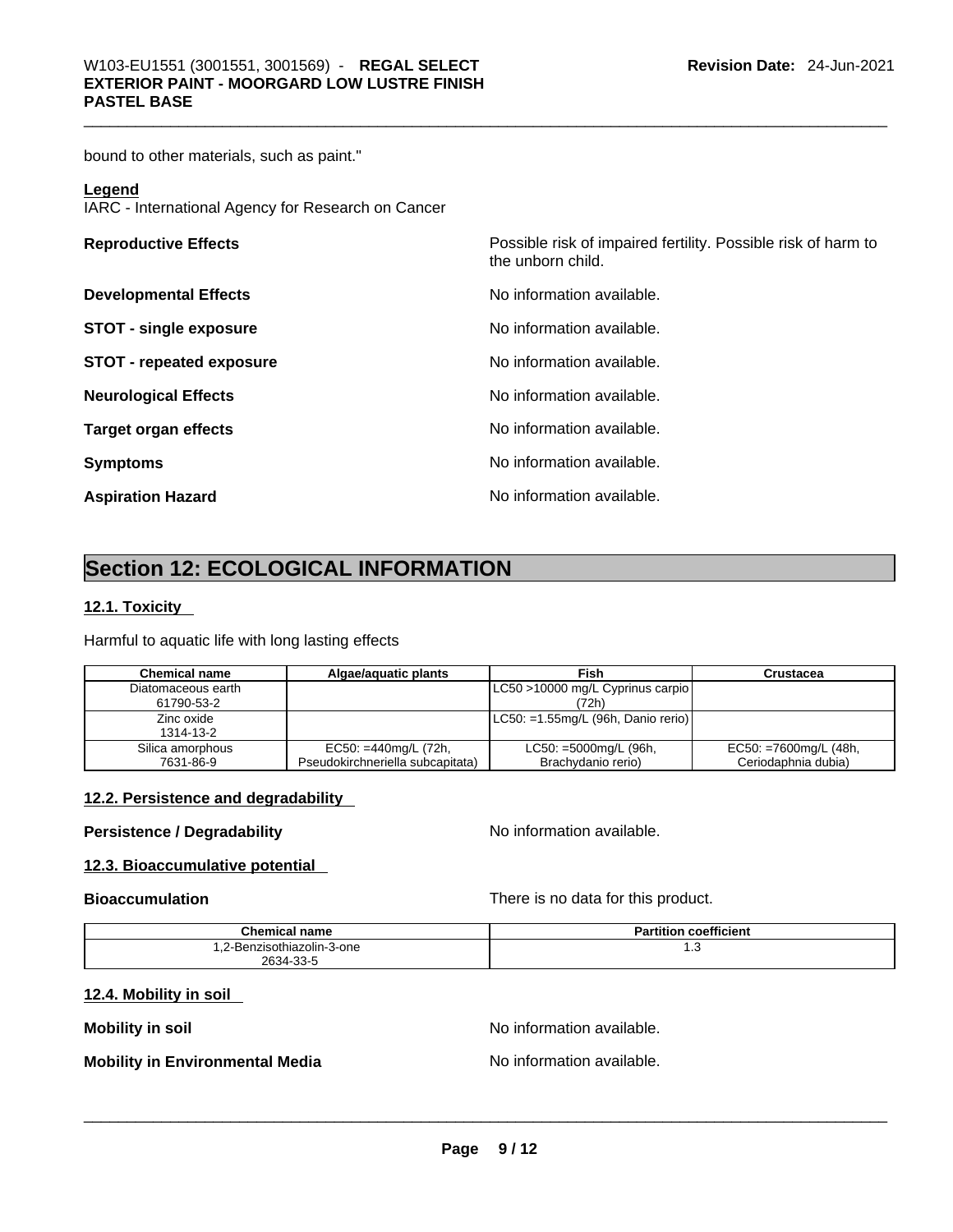#### **12.5. Results of PBT and vPvB assessment**

#### **PBT** and **vPvB** assessment No information available.

| <b>Chemical name</b>                                                            | <b>PBT and vPvB assessment</b>                 |
|---------------------------------------------------------------------------------|------------------------------------------------|
| Titanium dioxide                                                                | The substance is not PBT / vPvB PBT assessment |
| 13463-67-7                                                                      | does not apply                                 |
| Zinc oxide                                                                      | The substance is not PBT / vPvB PBT assessment |
| 1314-13-2                                                                       | does not apply                                 |
| Silica amorphous                                                                | The substance is not PBT / vPvB PBT assessment |
| 7631-86-9                                                                       | does not apply                                 |
| ,2-Benzisothiazolin-3-one                                                       | The substance is not PBT / vPvB                |
| 2634-33-5                                                                       |                                                |
| Cobalt bis(2-ethylhexanoate)                                                    | The substance is not PBT / vPvB PBT assessment |
| 136-52-7                                                                        | does not apply                                 |
| 2-Methyl-4-isothiazolin-3-one                                                   | The substance is not PBT / vPvB                |
| 2682-20-4                                                                       |                                                |
| 5-Chloro-2-methyl-3(2H)-isothiazolone mixture with 2-methyl-3(2H)-isothiazolone | The substance is not PBT / vPvB                |
| (3:1)                                                                           |                                                |
| 55965-84-9                                                                      |                                                |

#### **12.6. Other adverse effects**

**Other adverse effects No information available** 

application for which the product was used.

# **Section 13: DISPOSAL CONSIDERATIONS**

#### **13.1. Waste treatment methods**

| <b>Waste from Residues/Unused Products</b> | Dispose of in accordance with the European Directives on<br>waste and hazardous waste. |
|--------------------------------------------|----------------------------------------------------------------------------------------|
| <b>Contaminated Packaging</b>              | Empty containers should be taken for local recycling,<br>recovery or waste disposal.   |
| <b>EWC waste disposal No</b>               | No information available                                                               |
| <b>Other Information</b>                   | Waste codes should be assigned by the user based on the                                |

**Section 14: TRANSPORT INFORMATION** 

| <b>IMDG</b> | Not regulated |
|-------------|---------------|
| RID         | Not regulated |
| <b>ADR</b>  | Not regulated |
| <b>ADN</b>  | Not regulated |
| <b>IATA</b> | Not regulated |
|             |               |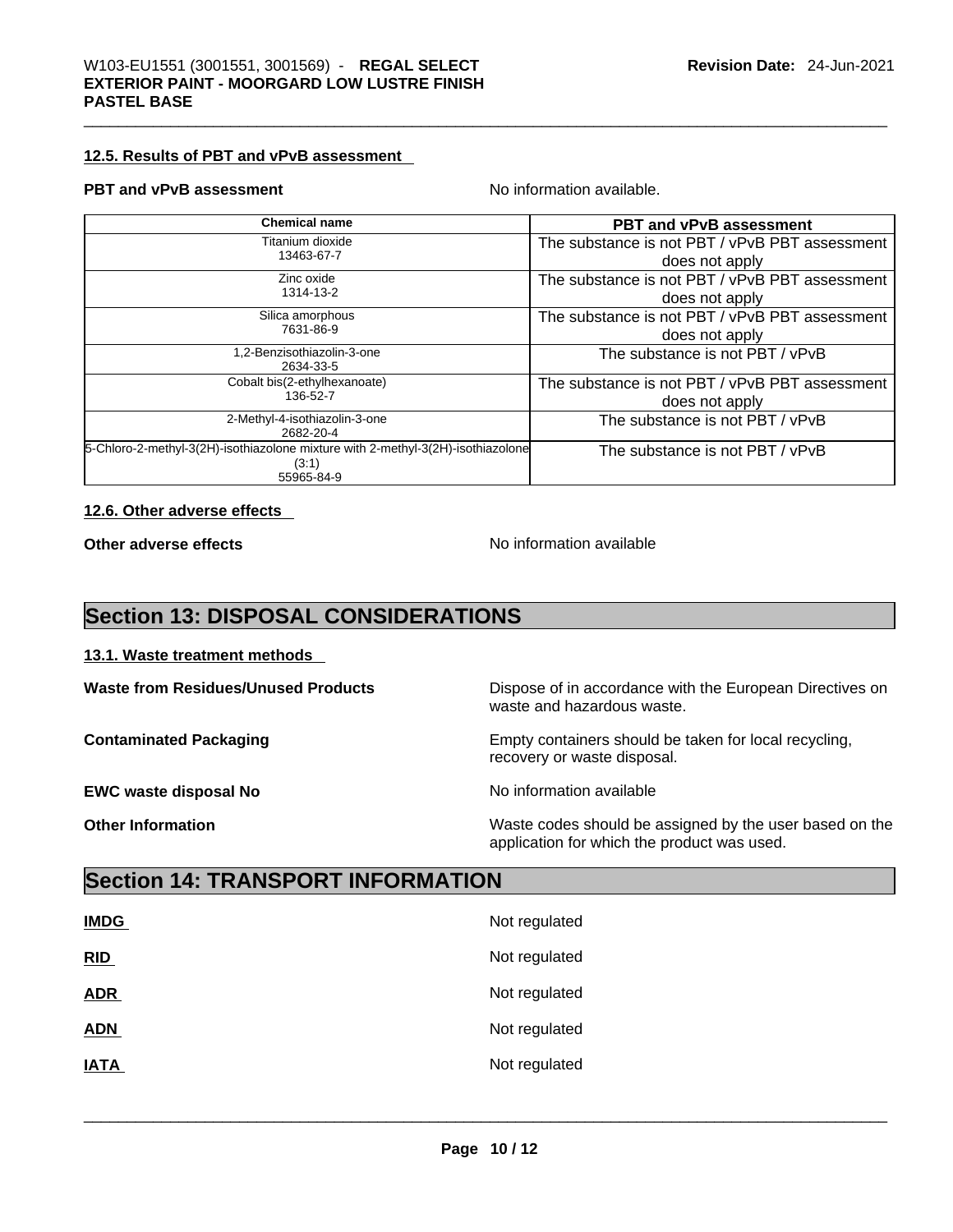# **Section 15: REGULATORY INFORMATION**

#### **15.1. Safety, health and environmental regulations/legislation specific for the substance or mixture**

#### **Occupational Illnesses (R-463-3, France)**

| Chemical name                           | French RG number |
|-----------------------------------------|------------------|
| Diatomaceous earth<br>61790-53-2        | <b>RG 25</b>     |
| Silica, mica<br>12001-26-2              | <b>RG 25</b>     |
| Silica amorphous<br>7631-86-9           | <b>RG 25</b>     |
| 1,2-Benzisothiazolin-3-one<br>2634-33-5 | <b>RG 65</b>     |

#### **European Union**

Take note of Directive 98/24/EC on the protection of the health and safety of workers from the risks related to chemical agents at work

#### **International Inventories**

| <b>AICS</b>                   | No - Not all of the components are listed. |
|-------------------------------|--------------------------------------------|
| <b>DSL: Canada</b>            | Yes - All components are listed or exempt. |
| <b>EINECS: European Union</b> | No - Not all of the components are listed. |
| <b>ENCS</b>                   | No - Not all of the components are listed. |
| <b>IECSC</b>                  | No - Not all of the components are listed. |
| <b>KECL (Annex 1)</b>         | No - Not all of the components are listed. |
| <b>PICCS</b>                  | No - Not all of the components are listed. |
| <b>TSCA: United States</b>    | Yes - All components are listed or exempt. |

#### **Legend**

**AICS** - Australian Inventory of Chemical Substances **DSL/NDSL** - Canadian Domestic Substances List/Non-Domestic Substances List **IECSC** - China Inventory of Existing Chemical Substances  **EINECS/ELINCS** - European Inventory of Existing Chemical Substances/European List of Notified Chemical Substances **ENCS** - Japan Existing and New Chemical Substances **KECL** - Korean Existing and Evaluated Chemical Substances **PICCS** - Philippines Inventory of Chemicals and Chemical Substances **TSCA** - United States Toxic Substances Control Act Section 8(b) Inventory

#### **15.2. Chemical safety assessment**

#### **Chemical Safety Report Chemical Safety Report No information available**

# **Section 16: OTHER INFORMATION**

#### **Full text of H-Statements referred to under section 3**

H301 - Toxic if swallowed

H302 - Harmful if swallowed

H310 - Fatal in contact with skin